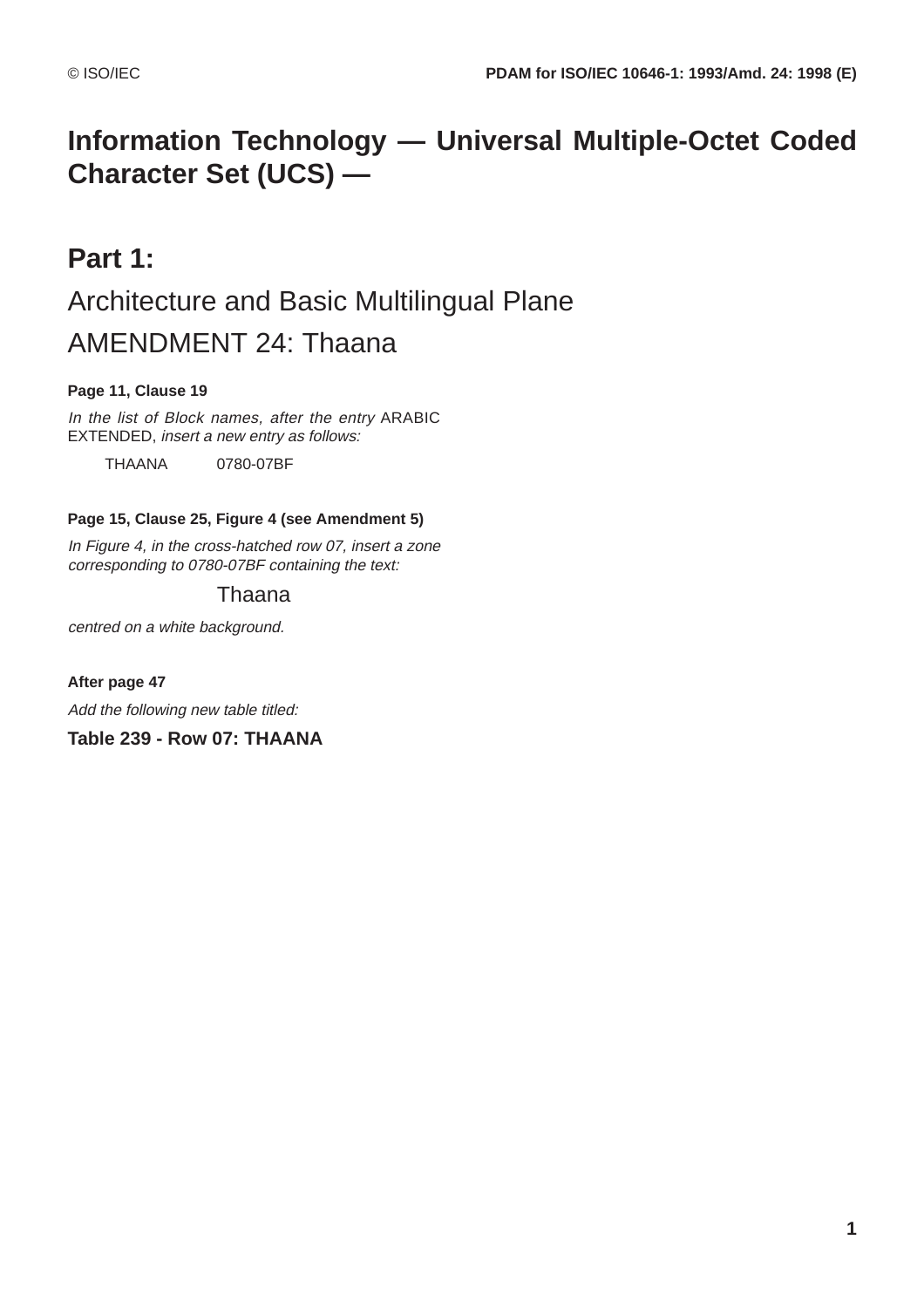|  | TABLE 239 - Row 07: THAANA |
|--|----------------------------|
|  |                            |

|                | 078             | 079                    | 07A                                                      | 07B                     |
|----------------|-----------------|------------------------|----------------------------------------------------------|-------------------------|
| 0              |                 |                        | Ŗ                                                        | $\bullet$<br>$\bigcirc$ |
| 1              | 128<br>129      | 144<br>145             | 160<br>Ġ<br>161                                          | 176<br>$177$            |
| $\overline{c}$ | 130             | Ć<br>146               | A<br>162                                                 | 178                     |
| 3              | 131             | e<br>147               | À<br>163                                                 | 179                     |
| 4              | æ<br>132        | n<br>148               | Ï<br>164                                                 | 180                     |
| 5              | ⋟<br>133        | Ĵ.<br>149              | Ì                                                        | 181                     |
| 6              | v<br>134        | ئ<br>150               | $\overbrace{)}^{\frac{165}{2}}$<br>166                   | 182                     |
| 7              | A<br>135        | $\blacklozenge$<br>151 | Y<br>$\bigcirc$<br>167                                   | 183                     |
| 8              | 9<br>136        | Ö<br>152               | Q<br>$rac{168}{168}$                                     | 184                     |
| 9              | 7<br>137        | I.<br>153              | $\sum_{169}$                                             | 185                     |
| A              | 138             | 154                    | $\bigcirc$<br>170                                        | 186                     |
| B              | 139             | 155                    | 77<br>$\bigcirc$<br>171                                  | 187                     |
| С              | F<br>$140$      | ż<br>156               | $\bullet$<br>$\bigcirc$<br>$172$                         | 188                     |
| D              | I<br>141        | <u>.</u><br>157        | W<br>$\bigcirc$                                          | 189                     |
| Е              | S               |                        | $\frac{173}{2}$<br>$\overline{\mathbf{x}}$<br>$\bigcirc$ |                         |
| F              | 142<br>٣<br>143 | 158<br>159             | 174<br>G<br>$\bigcirc$<br>176                            | 190<br>191              |

 $G = 00$  $P = 00$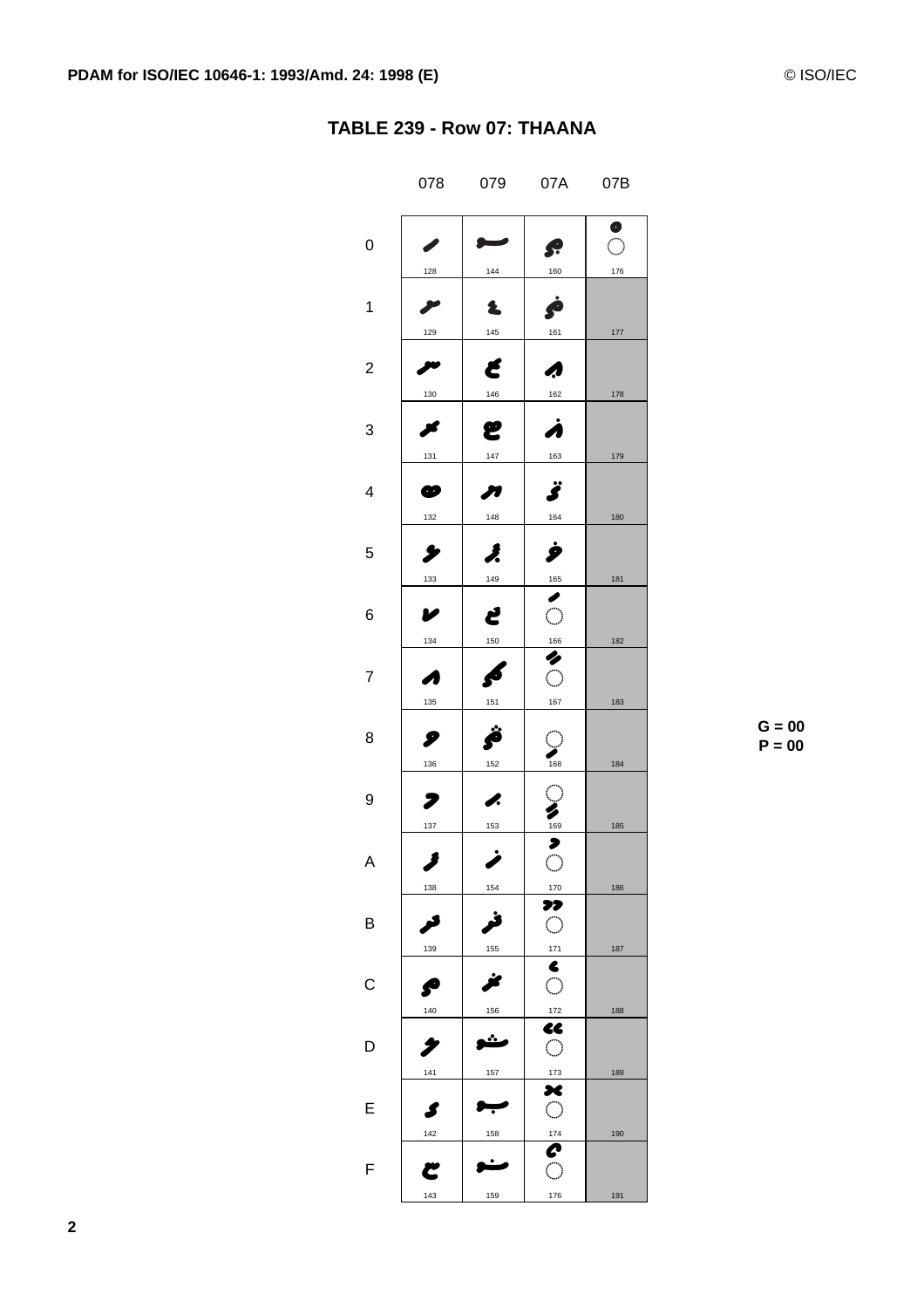| dec                                                                                                                                                                                                                                                                                                                                                                                                                                                          | hex                                                                                                                                                                                                                                                                                                                                                                                                                                                                                                                                                   | Name                                                                                                                                                                                                                                                                                                                                                                                                                                                                                                                                                                                                                                                                                                                                                                                                                                                                                                                                                                                                                                                                                                                                                                                                                                                                                                                                                                                                                                                                                                                                                                                                                                                                                                                          | dec | hex | Name |
|--------------------------------------------------------------------------------------------------------------------------------------------------------------------------------------------------------------------------------------------------------------------------------------------------------------------------------------------------------------------------------------------------------------------------------------------------------------|-------------------------------------------------------------------------------------------------------------------------------------------------------------------------------------------------------------------------------------------------------------------------------------------------------------------------------------------------------------------------------------------------------------------------------------------------------------------------------------------------------------------------------------------------------|-------------------------------------------------------------------------------------------------------------------------------------------------------------------------------------------------------------------------------------------------------------------------------------------------------------------------------------------------------------------------------------------------------------------------------------------------------------------------------------------------------------------------------------------------------------------------------------------------------------------------------------------------------------------------------------------------------------------------------------------------------------------------------------------------------------------------------------------------------------------------------------------------------------------------------------------------------------------------------------------------------------------------------------------------------------------------------------------------------------------------------------------------------------------------------------------------------------------------------------------------------------------------------------------------------------------------------------------------------------------------------------------------------------------------------------------------------------------------------------------------------------------------------------------------------------------------------------------------------------------------------------------------------------------------------------------------------------------------------|-----|-----|------|
| 128<br>129<br>130<br>131<br>132<br>133<br>134<br>135<br>136<br>137<br>138<br>139<br>140<br>141<br>142<br>143<br>144<br>145<br>146<br>147<br>148<br>149<br>150<br>151<br>152<br>153<br>154<br>155<br>156<br>157<br>158<br>159<br>160<br>161<br>162<br>163<br>164<br>165<br>166<br>167<br>168<br>169<br>170<br>171<br>172<br>173<br>174<br>175<br>176<br>177<br>178<br>179<br>180<br>181<br>182<br>183<br>184<br>185<br>186<br>187<br>188<br>189<br>190<br>191 | 80<br>81<br>82<br>83<br>84<br>85<br>86<br>87<br>88<br>89<br>8A<br>8B<br>8C<br>8D<br>8E<br>8F<br>90<br>91<br>92<br>93<br>94<br>95<br>96<br>97<br>98<br>99<br>9Α<br>9Β<br>9C<br>9D<br>9E<br>9F<br>A <sub>0</sub><br>A1<br>A2<br>A <sub>3</sub><br>A4<br>A <sub>5</sub><br>A6<br>A7<br>A8<br>A <sub>9</sub><br>AA<br>AB<br>AC<br>AD<br>AE<br>AF<br>B <sub>0</sub><br><b>B1</b><br>B <sub>2</sub><br>B <sub>3</sub><br>B <sub>4</sub><br>B <sub>5</sub><br>B6<br>B7<br>B <sub>8</sub><br>B <sub>9</sub><br>BA<br>BB<br><b>BC</b><br><b>BD</b><br>BE<br>BF | THAANA LETTER HAA<br>THAANA LETTER SHAVIYANI<br>THAANA LETTER NOONU<br>THAANA LETTER RAA<br>THAANA LETTER BAA<br>THAANA LETTER LHAVIYANI<br>THAANA LETTER KAAFU<br>THAANA LETTER ALIFU<br>THAANA LETTER VAAVU<br>THAANA LETTER MEEMU<br>THAANA LETTER FAAFU<br>THAANA LETTER DHAALU<br>THAANA LETTER THAA<br>THAANA LETTER LAAMU<br>THAANA LETTER GAAFU<br>THAANA LETTER GNAVIYANI<br>THAANA LETTER SEENU<br>THAANA LETTER DAVIYANI<br>THAANA LETTER ZAVIYANI<br>THAANA LETTER TAVIYANI<br>THAANA LETTER YAA<br>THAANA LETTER PAVIYANI<br>THAANA LETTER JAVIYANI<br>THAANA LETTER CHAVIYANI<br>THAANA LETTER TTAA<br>THAANA LETTER HHAA<br>THAANA LETTER KHAA<br>THAANA LETTER THAALU<br>THAANA LETTER ZAA<br>THAANA LETTER SHEENU<br>THAANA LETTER SAADHU<br>THAANA LETTER DAADHU<br>THAANA LETTER TO<br>THAANA LETTER ZO<br>THAANA LETTER AINU<br>THAANA LETTER GHAINU<br>THAANA LETTER QAAFU<br>THAANA LETTER WAAVU<br>THAANA ABAFILI<br>THAANA AABAAFILI<br>THAANA IBIFILI<br>THAANA EEBEEFILI<br>THAANA UBUFILI<br><b>THAANA OOBOOFILI</b><br>THAANA EBEFILI<br>THAANA EYBEYFILI<br><b>THAANA OBOFILI</b><br>THAANA OABOAFILI<br>THAANA SUKUN<br>(This position shall not be used)<br>(This position shall not be used)<br>(This position shall not be used)<br>(This position shall not be used)<br>(This position shall not be used)<br>(This position shall not be used)<br>(This position shall not be used)<br>(This position shall not be used)<br>(This position shall not be used)<br>(This position shall not be used)<br>(This position shall not be used)<br>(This position shall not be used)<br>(This position shall not be used)<br>(This position shall not be used)<br>(This position shall not be used) |     |     |      |

## **TABLE 239 - Row 07: THAANA**